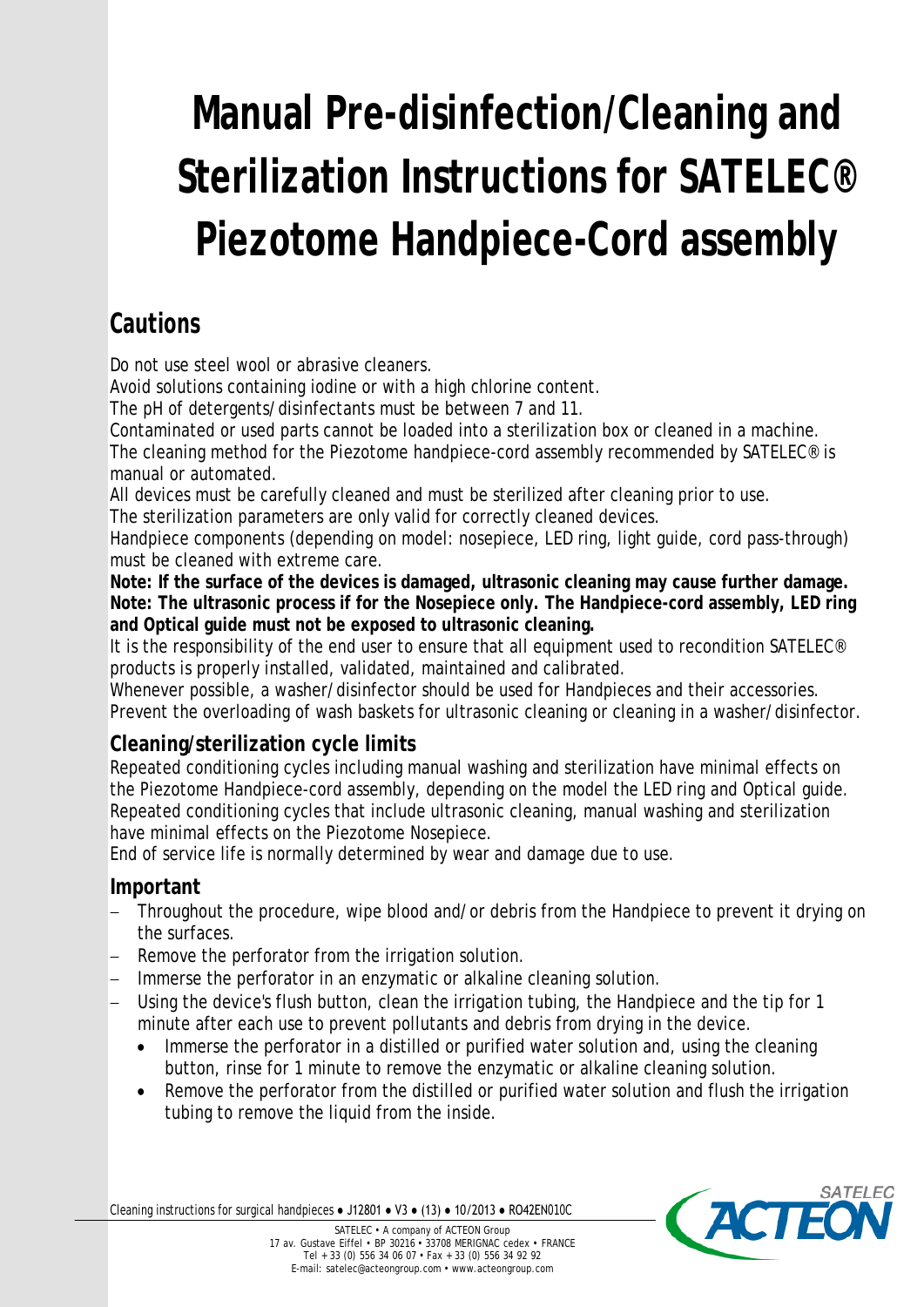- − Soiled devices should be separated from non-contaminated devices to avoid contamination of personnel or surroundings.
- After use, the Handpiece must be covered with a cloth soaked in purified water to prevent blood and/or debris from drying on the surface.

## **Containment and transportation**

Soiled devices must be transported separately from non-contaminated devices to avoid contamination.

## **Preparation for pre-disinfection/cleaning**

It is advisable to recondition devices as soon as possible after use. SATELEC® devices must be reconditioned within two hours of use.

- After each use and prior to cleaning the device:
	- Unscrew the tip at the front of the Handpiece-cord assembly and place it in the appropriate container. The cleaning of the tip is subject to a separate protocol.
	- Remove the single-use or autoclavable irrigation tubing and autoclavable clips from the handpiece-cord assembly. Their cleaning is subject to a separate protocol. Always discard the single-use perforator and/or single-use irrigation tubing.
	- Unscrew the Nosepiece.
	- Depending on the model, remove the optical guide.
	- Depending on the model, disconnect the LED ring from the Handpiece, pulling it gently.

## **Pre-disinfection/Cleaning – Manual method**

**Equipment**: soft-bristled brush, soft and lint-free swab, lint-free cloth, syringe, pipette and/or water jet, washer-disinfector, enzymatic or alkaline cleaning solution.

|                | Minimum step<br>duration | <b>Cleaning instructions</b>                                                                                                                                                                                                                                                                                     |
|----------------|--------------------------|------------------------------------------------------------------------------------------------------------------------------------------------------------------------------------------------------------------------------------------------------------------------------------------------------------------|
|                | 2 minutes                | Rinse soiled device under running water for at least 2 minutes.<br>Remove most of the contamination and debris using a soft<br>brush, a lint-free swab or a lint-free cloth.<br>Use a syringe, a pipette or a water spray with an enzymatic or<br>alkaline cleaning solution to rinse the handpiece cannulation. |
| $\overline{2}$ | 10 minutes               | Soak the device in an enzymatic or alkaline cleaning solution<br>for a minimum of 10 minutes. Follow the enzymatic or alkaline<br>cleaning solution manufacturer's instructions for use for<br>correct concentration/dilution, temperature, exposure time<br>and water quality (e.g. pH, hardness, etc.).        |
| 3              | 2 minutes                | Rinse device under cold running water for a minimum of 2<br>minutes. Use a syringe, a pipette or a water jet to flush the<br>handpiece cannulation with running water.                                                                                                                                           |

Cleaning instructions for surgical handpieces ● J12801 ● V3 ● (13) ● 10/2013 ● RO42EN010C - Page 2/8

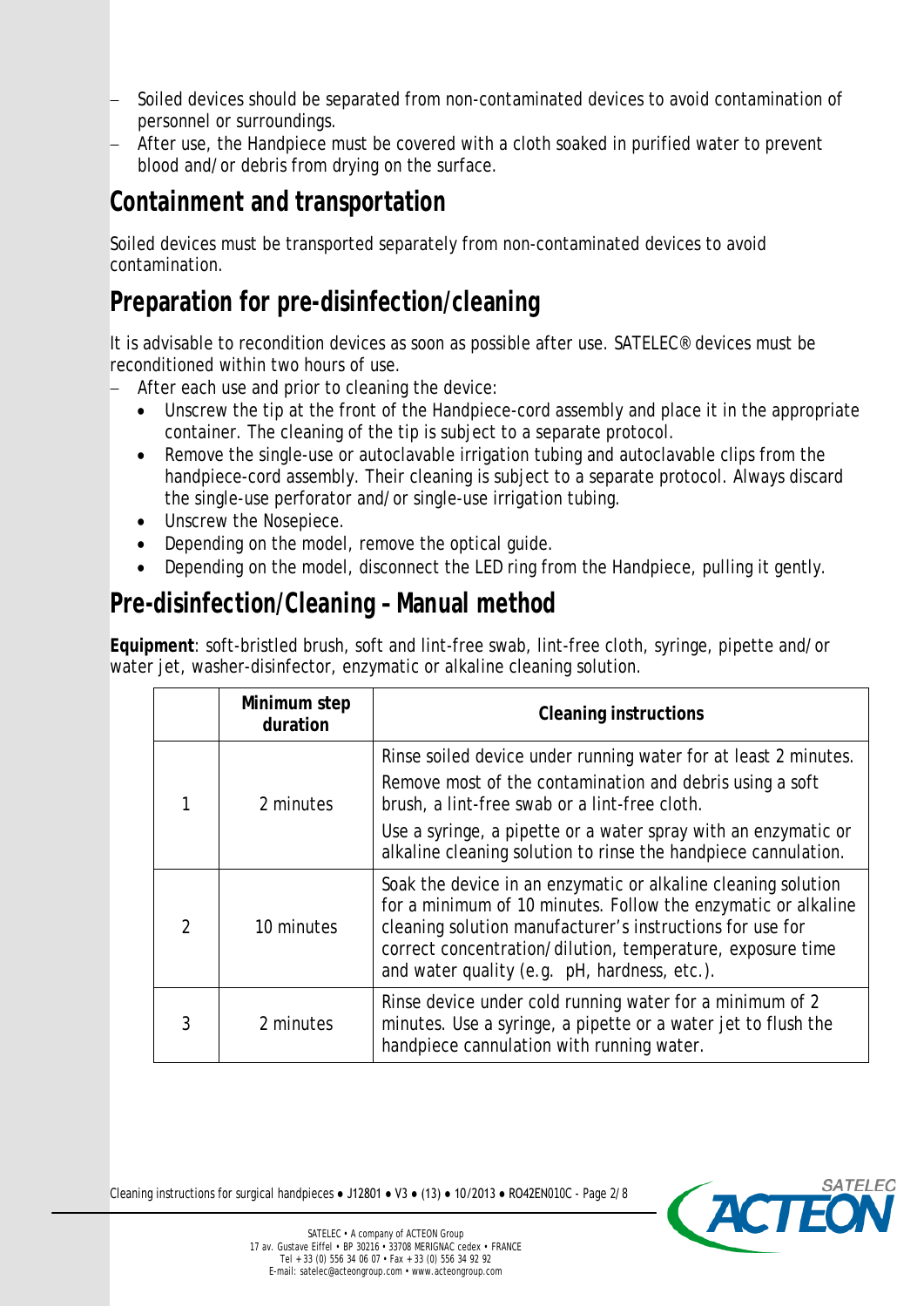|                | Minimum step<br>duration                                                                                                                                                                                                                                                                                                                                                                                                                                                                        | <b>Cleaning instructions</b>                                                                                                                                                                                                                                                                                                                                                                                       |  |
|----------------|-------------------------------------------------------------------------------------------------------------------------------------------------------------------------------------------------------------------------------------------------------------------------------------------------------------------------------------------------------------------------------------------------------------------------------------------------------------------------------------------------|--------------------------------------------------------------------------------------------------------------------------------------------------------------------------------------------------------------------------------------------------------------------------------------------------------------------------------------------------------------------------------------------------------------------|--|
| 4              | Manually wash the device for at least 5 minutes in a freshly<br>prepared enzymatic or alkaline cleaning solution.<br>Use a soft-bristled brush to remove soil and debris on the<br>Nosepiece, Optical guide, LED ring depending on the model,<br>the handpiece-cord assembly and the threaded fitting.<br>5 minutes<br>Use a lint-free swab to remove soil and debris on the<br>Nosepiece, Optical guide and LED ring.<br>Wash device under water to prevent aerosolization of<br>contaminants. |                                                                                                                                                                                                                                                                                                                                                                                                                    |  |
| 5              | 2 minutes                                                                                                                                                                                                                                                                                                                                                                                                                                                                                       | Rinse device thoroughly with distilled or purified water for 2<br>minutes.                                                                                                                                                                                                                                                                                                                                         |  |
| 6              | 2 minutes                                                                                                                                                                                                                                                                                                                                                                                                                                                                                       | Manually wash device in a neutral pH cleaning solution for a<br>minimum of 2 minutes. Use a soft-bristled brush for the<br>Nosepiece, Optical guide, LED ring depending on the model,<br>the handpiece-cord assembly and threaded fitting.<br>Use a lint-free swab to remove soil and debris on the<br>Nosepiece, Optical guide and ring.<br>Wash device under water to prevent aerosolization of<br>contaminants. |  |
| $\overline{7}$ | 2 minutes                                                                                                                                                                                                                                                                                                                                                                                                                                                                                       | Use a syringe, a pipette or a water jet to flush the handpiece<br>cannulation with distilled or purified water. Rinse device<br>thoroughly with distilled or purified water for 2 minutes.                                                                                                                                                                                                                         |  |
| 8              | <b>Visually inspect</b><br>device                                                                                                                                                                                                                                                                                                                                                                                                                                                               | Use a syringe, a pipette or a water jet to flush the handpiece<br>cannulation with distilled or purified water. Rinse device<br>thoroughly with distilled or purified water for 2 minutes.                                                                                                                                                                                                                         |  |
| 9              | Rinsing                                                                                                                                                                                                                                                                                                                                                                                                                                                                                         | Perform a final rinse of device using distilled or purified water.                                                                                                                                                                                                                                                                                                                                                 |  |
| 10             | Drying                                                                                                                                                                                                                                                                                                                                                                                                                                                                                          | Dry components using a soft, lint-free cloth or clean<br>compressed air.                                                                                                                                                                                                                                                                                                                                           |  |

#### **Inspection**

- Handpieces and the Nosepiece must be inspected to check that no contamination remains, that they are not corroded, dulled, discoloured or damaged.
- Before packaging and sterilizing the cleaned products, check they are clean, undamaged and function properly. Repeat cleaning steps until no visible contamination remains on the device.
- Damaged devices must be discarded. Handpieces must not be lubricated.

#### **Packaging**

The Handpiece and its accessories must be placed in a purpose-provided sterilization box. Use suitable packaging or a re-usable rigid container for sterilization, such as a Sterile Barrier System in compliance with ISO 11607. Care should be taken to protect handpieces from contact with other objects that may damage their surface or the Sterile Barrier System.

Page 3/8 – Cleaning instructions for surgical handpieces ● J12801 ● V3 ● (13) ● 10/2013 ● RO42EN010C

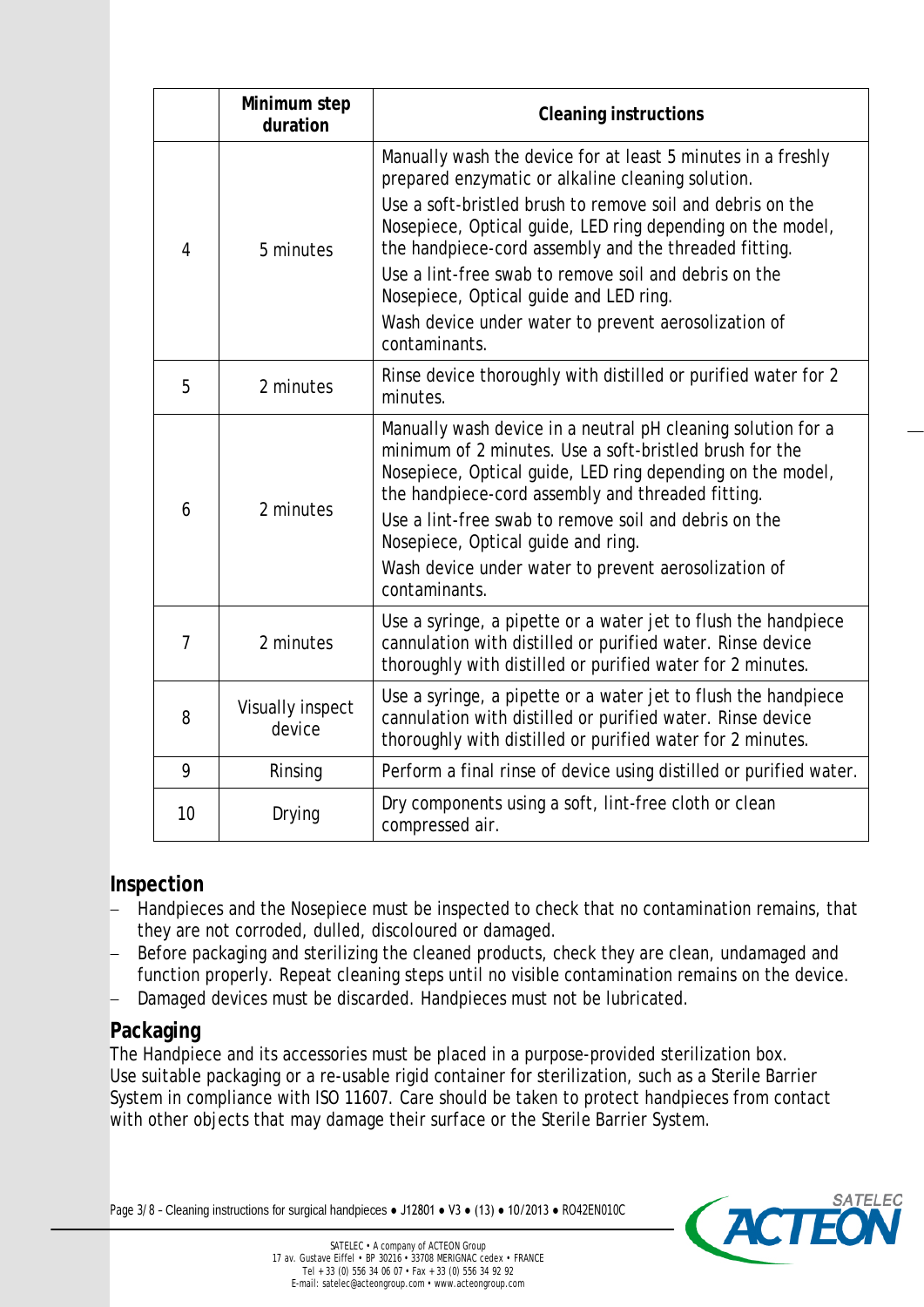#### **Sterilization**

Unless otherwise specified, non-sterile products can be re-sterilized using validated steam sterilization methods (ISO 17665 or national standards).

SATELEC® recommendations for packed Handpieces and their accessories are as follows:

| Cycle type                              | Sterilization<br>exposure time | Sterilization<br>exposure<br>temperature | Minimum drying<br>time |
|-----------------------------------------|--------------------------------|------------------------------------------|------------------------|
|                                         | 4 minutes                      | $132^{\circ}$ C                          | 20 minutes             |
| Saturated steam -<br>forced air removal | 4 minutes                      | $134^{\circ}$ C                          | 20 minutes             |
| (pre-vacuum)                            | 3 minutes                      | $134^{\circ}$ C                          | 20 minutes             |
|                                         | 18 minutes                     | $134^{\circ}$ C                          | 20 minutes             |

Dry times generally range from 20 to 60 minutes due to the difference in packaging materials (Sterile Barrier System, e.g. reusable rigid containers or wraps), steam quality, device materials, total mass, sterilizer performance, and varying cool-down time.

The distributer and manufacturer accept no responsibility for sterilization procedures performed by the customer that are not performed according to these SATELEC® recommendations.

#### **Storage**

Storage conditions for products labelled "STERILE" are printed on the packaging label. Packaged products should be stored in a dry, clean environment, protected from direct sunlight, pests, and extremes of temperature and humidity. Use products in the order in which they are received ("first in, first out" principle), taking into account the expiry date indicated on the label.

Cleaning instructions for surgical handpieces ● J12801 ● V3 ● (13) ● 10/2013 ● RO42EN010C - Page 4/8

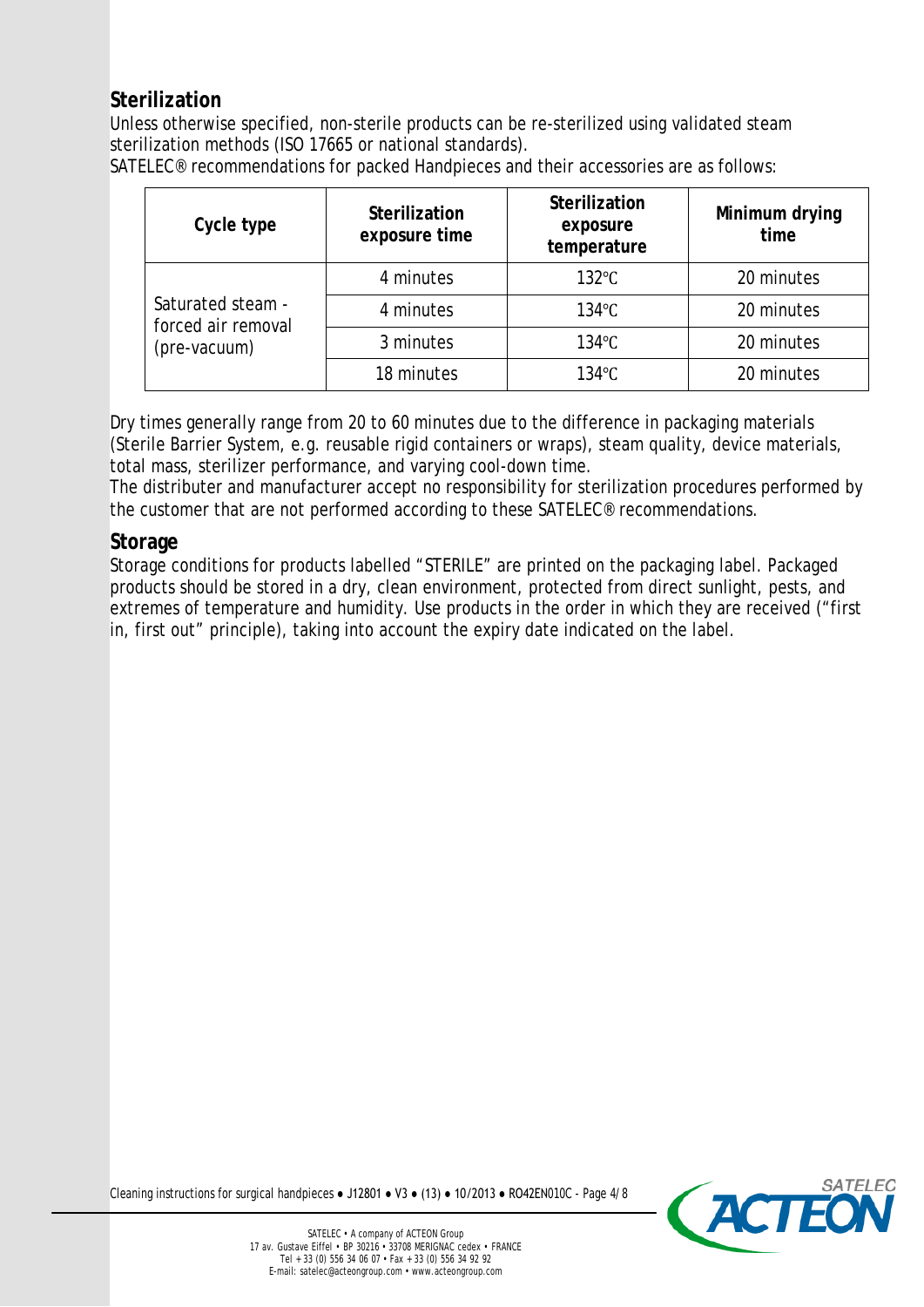# **Automated Pre-disinfection/Cleaning and Sterilization Instructions for SATELEC® Piezotome Handpiece-Cord assembly**

## **Cautions**

Do not use steel wool or abrasive cleaners.

Avoid solutions containing iodine or with a high chlorine content.

The pH of detergents/disinfectants must be between 7 and 11.

Contaminated or used parts cannot be loaded into a sterilization box or cleaned in a machine. The cleaning method for the Piezotome handpiece-cord assembly recommended by SATELEC® is manual or automated.

All devices must be carefully cleaned and must be sterilized after cleaning prior to use.

The sterilization parameters are only valid for correctly cleaned devices.

Piezotome Handpiece components, depending on the model, nosepiece, LED ring, light guide, cord pass-through, must be cleaned with extreme care.

Do not place the handpiece-cord assembly in an ultrasonic cleaner.

**Note: If the surface of the devices is damaged, ultrasonic cleaning may cause further damage. Note: The ultrasonic process if for the Nosepiece only. The Handpiece-cord assembly, LED ring and Optical guide must not be exposed to ultrasonic cleaning.**

It is the responsibility of the end user to ensure that all equipment used to recondition SATELEC<sup>®</sup> products is properly installed, validated, maintained and calibrated.

Whenever possible, a washer/disinfector should be used for Handpieces and their accessories. Prevent the overloading of wash baskets for ultrasonic cleaning or cleaning in a washer/disinfector.

#### **Cleaning/sterilization cycle limits**

Repeated conditioning cycles including manual washing and sterilization have minimal effects on the Piezotome Handpiece-cord assembly, LED ring and Optical guide.

Repeated conditioning cycles that include ultrasonic cleaning, manual washing and sterilization have minimal effects on the Piezotome Nosepiece.

End of service life is normally determined by wear and damage due to use.

#### **Important**

- Throughout the procedure, wipe blood and/or debris from the Handpiece to prevent it drying on the surfaces.
- Remove the perforator from the irrigation solution.
- Immerse the perforator in an enzymatic or alkaline cleaning solution.
- Using the device's flush button, clean the irrigation tubing, the Handpiece and the tip for 1 minute after each use to prevent pollutants and debris from drying in the device.

Page 5/8 – Cleaning instructions for surgical handpieces ● J12801 ● V3 ● (13) ● 10/2013 ● RO42EN010C

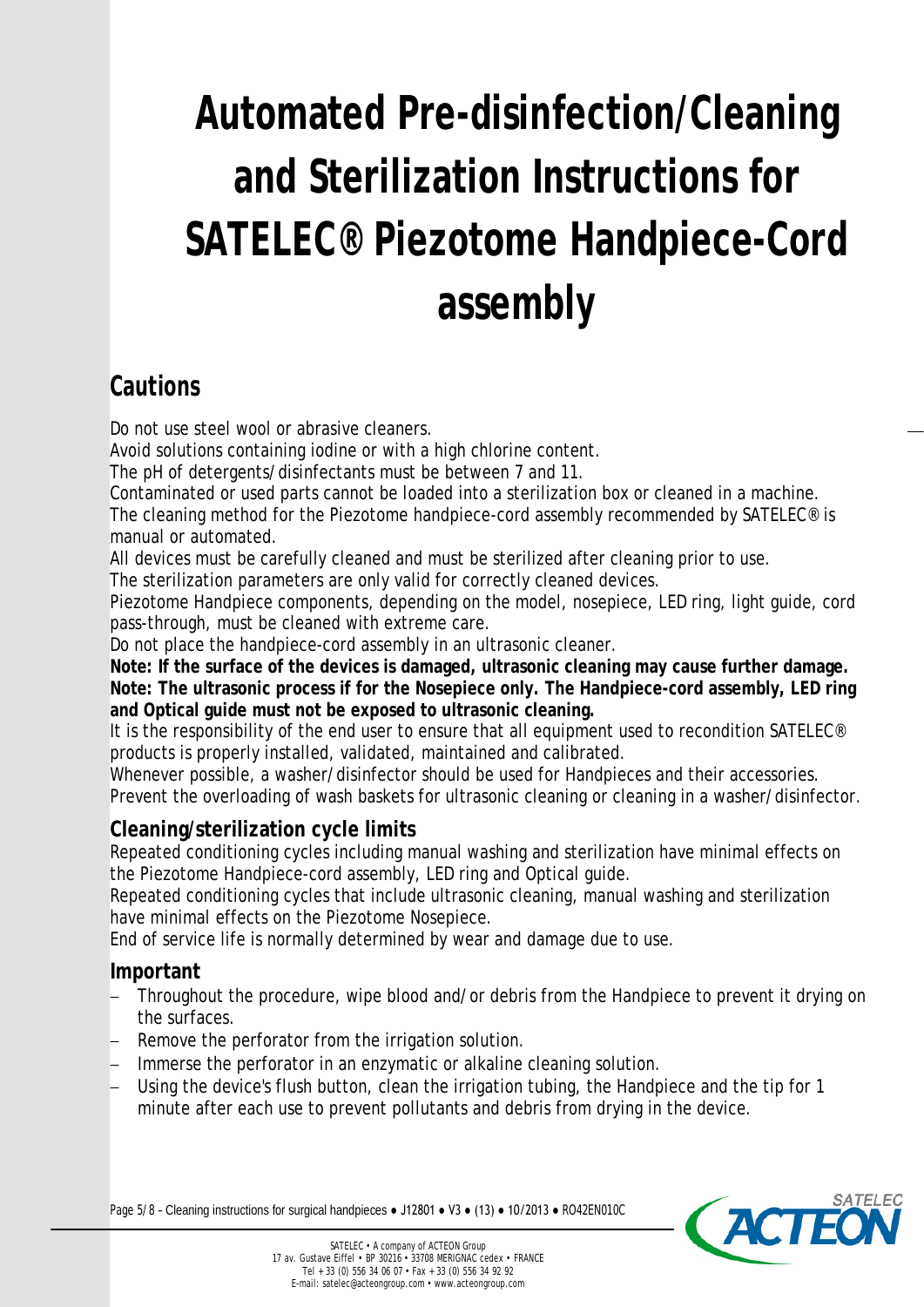- Immerse the perforator in a distilled or purified water solution and, using the cleaning button, rinse for 1 minute to remove the enzymatic or alkaline cleaning solution.
- Remove the perforator from the distilled or purified water solution and flush the irrigation tubing to remove the liquid from the inside.
- Soiled devices should be separated from non-contaminated devices to avoid contamination of personnel or surroundings.
- After use, the Handpiece must be covered with a cloth soaked in purified water to prevent blood and/or debris from drying on the surface.

## **Containment and transportation**

Soiled devices must be transported separately from non-contaminated devices to avoid contamination.

## **Preparation for pre-disinfection/cleaning**

It is advisable to recondition devices as soon as possible after use (SATELEC® devices must be reconditioned within two hours of use).

- After each use and prior to cleaning the device:
	- Unscrew the tip at the front of the Handpiece-cord assembly and place it in the appropriate container. The cleaning of the tip is subject to a separate protocol.
	- Remove the single-use or autoclavable irrigation tubing and autoclavable clips from the handpiece-cord assembly. Their cleaning is subject to a separate protocol. Always discard the single-use perforator and/or single-use irrigation tubing.
	- Unscrew the Nosepiece.
	- Depending on the model, remove the optical light guide.
	- Disconnect the LED ring from the Handpiece, pulling it gently.

## **Pre-disinfection/Cleaning – Automated method**

#### **Pre-disinfection/pre-cleaning method**

#### **Note: The pre-disinfection/pre-cleaning method must be performed on the Handpiece and accessories prior to automated cleaning.**

**Equipment**: soft-bristled brush, soft and lint-free swab, lint-free cloth, syringe, pipette and/or water jet, ultrasonic cleaner, washer-disinfector, enzymatic or alkaline cleaning solution. **Note: Only the Nosepiece of the handpiece can be treated using an ultrasound process.**

|  | Step duration<br>(minimum) | <b>Cleaning instructions</b>                                                                                                                                                               |
|--|----------------------------|--------------------------------------------------------------------------------------------------------------------------------------------------------------------------------------------|
|  | 1 minute                   | Rinse the contaminated device under cold running water for at<br>least 1 minute. Remove most of the contamination and debris<br>using a soft brush, a lint-free swab or a lint-free cloth. |
|  |                            | Use a syringe, a pipette or a water spray with an enzymatic or<br>alkaline cleaning solution to rinse the handpiece cannulation.                                                           |

Cleaning instructions for surgical handpieces ● J12801 ● V3 ● (13) ● 10/2013 ● RO42EN010C - Page 6/8

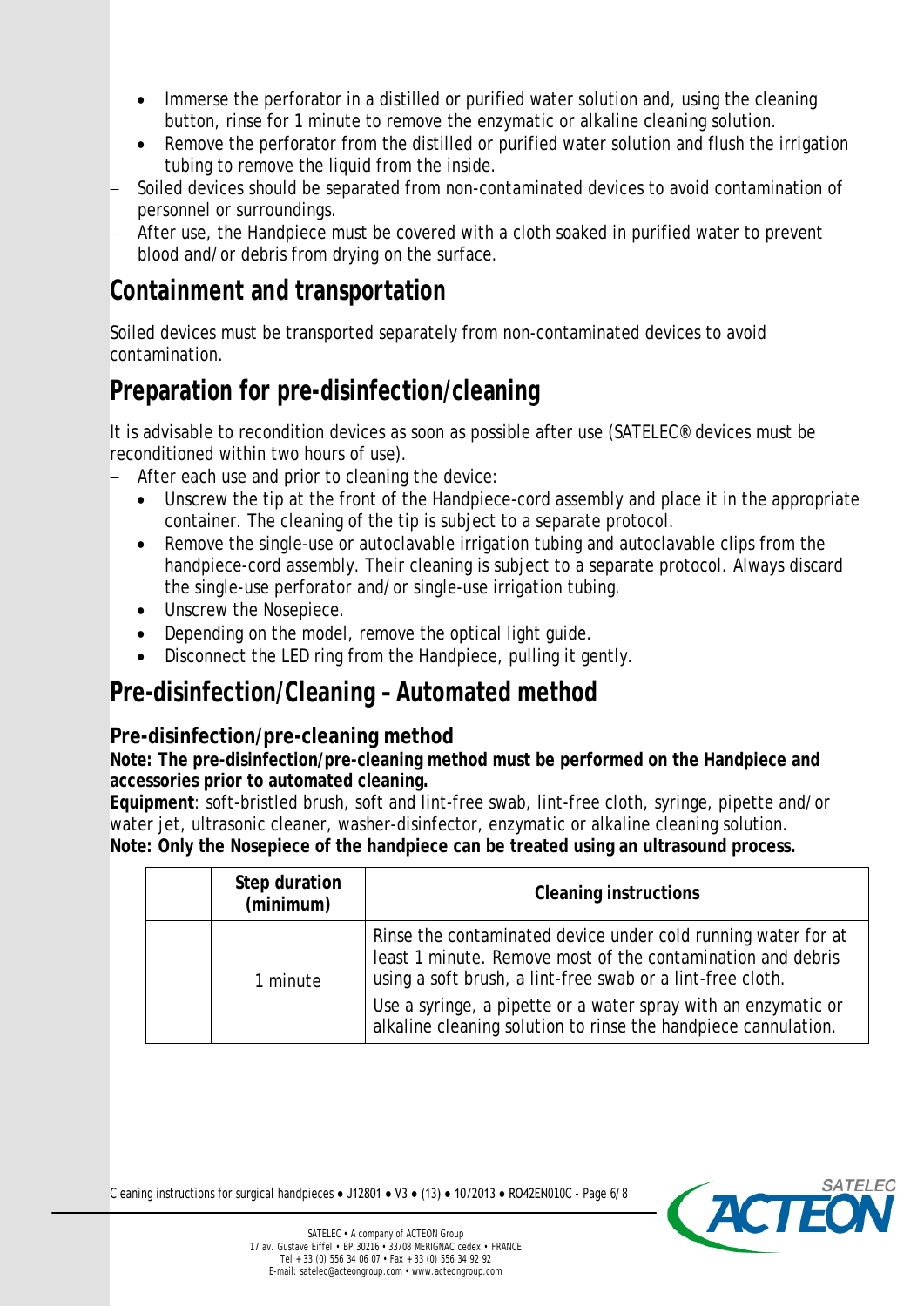| Step duration<br>(minimum) | <b>Cleaning instructions</b>                                                                                                                                                                                                                                                                                                                                                                                                                                                                                                                                                                              |  |
|----------------------------|-----------------------------------------------------------------------------------------------------------------------------------------------------------------------------------------------------------------------------------------------------------------------------------------------------------------------------------------------------------------------------------------------------------------------------------------------------------------------------------------------------------------------------------------------------------------------------------------------------------|--|
| 2 minutes                  | Manually wash the device for at least 2 minutes in a freshly<br>prepared enzymatic or alkaline cleaning solution. Follow the<br>enzymatic or alkaline cleaning solution manufacturer's<br>instructions for use for correct concentration/dilution,<br>temperature, exposure time and water quality (e.g. pH,<br>hardness, etc.).<br>Use a lint-free swab to remove contamination and debris from<br>the Nosepiece, and depending on the model from the Optical<br>guide, LED ring, Handpiece-cord assembly and Threaded fitting.<br>Wash device under water to prevent aerosolization of<br>contaminants. |  |
| 1 minute                   | Rinse device under cold to warm running water for at least 1<br>minute. Use a syringe, a pipette or a water jet to flush the<br>handpiece cannulation with running water.                                                                                                                                                                                                                                                                                                                                                                                                                                 |  |
| 15 minutes                 | The ultrasonic process if for the Nosepiece only.<br>Wash the tip using an ultrasound process for 15 minutes in an<br>enzymatic or alkaline cleaning solution.                                                                                                                                                                                                                                                                                                                                                                                                                                            |  |
| 2 minutes                  | Rinse Nosepiece under cold to warm running water for a<br>minimum of 2 minutes.                                                                                                                                                                                                                                                                                                                                                                                                                                                                                                                           |  |
|                            | Visually inspect device. Repeat the cleaning procedure until no<br>visible contamination remains on the device.                                                                                                                                                                                                                                                                                                                                                                                                                                                                                           |  |

#### **Automated cleaning method**

| <b>Step</b>    | Duration (minimum) | Cleaning/decontamination instructions                                              |  |
|----------------|--------------------|------------------------------------------------------------------------------------|--|
| Pre-washing    | 2 minutes          | Cold tap water                                                                     |  |
| Washing        | 2 minutes          | Warm tap water ( $> 40^{\circ}$ C); use alkaline or<br>enzymatic cleaning solution |  |
| Neutralization | 5 minutes          | Warm tap water with neutralizer, if<br>necessary                                   |  |
| Rinsing        | 2 minutes          | Rinse with warm distilled or purified water<br>$( >40^{\circ}C)$                   |  |
| Drying         | 40 minutes         | $90^{\circ}$ C                                                                     |  |

#### **Thermal disinfection**

For automated cleaning: thermal disinfection at 90°C for a minimum of 5 minutes.

#### **Inspection**

− Handpieces and the Nosepiece must be inspected to check that no contamination remains, that they are not corroded, dulled, discoloured or damaged.

Page 7/8 - Cleaning instructions for surgical handpieces • J12801 • V3 • (13) • 10/2013 • RO42EN010C